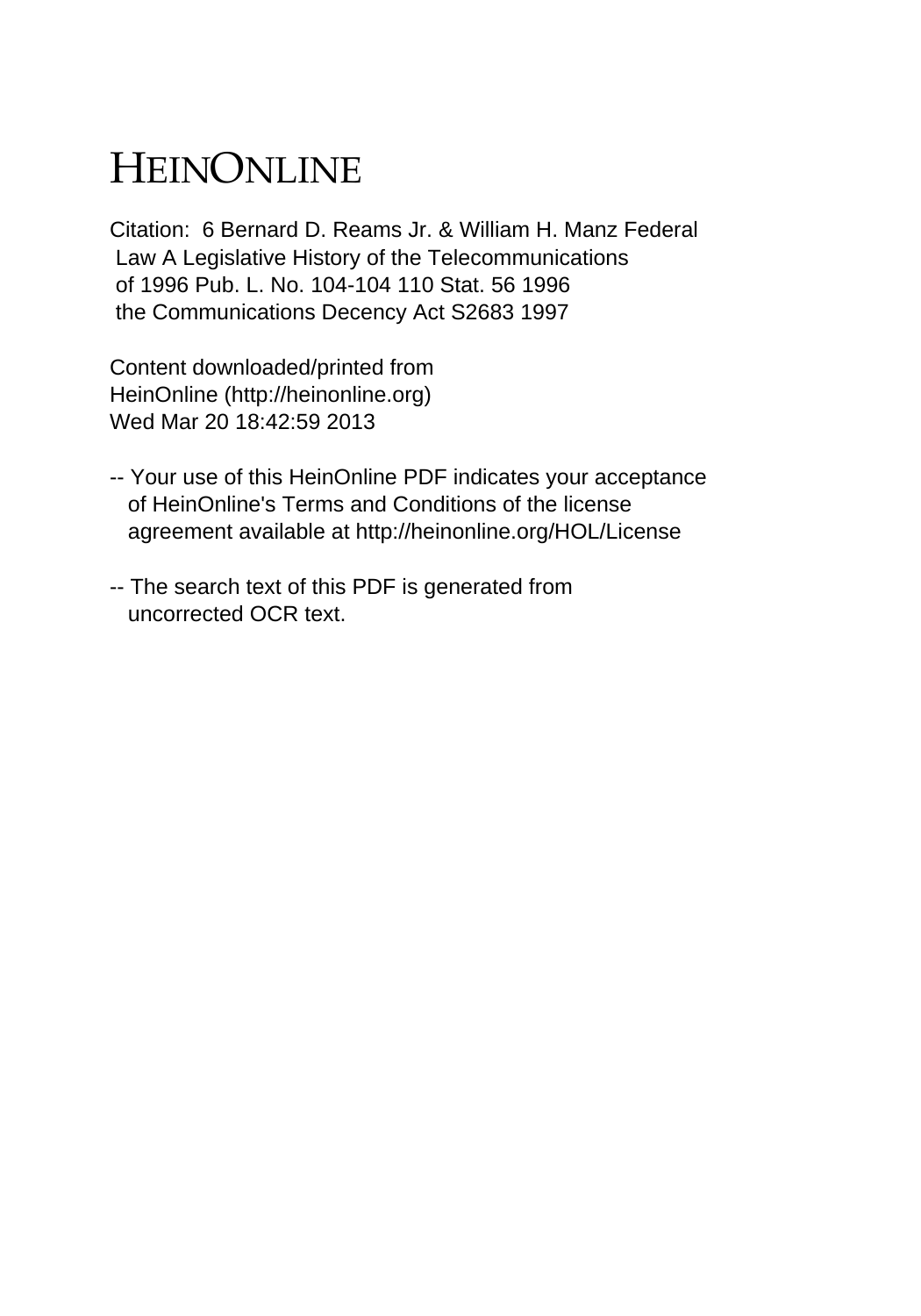March 10, 1993 CONGRESSIONAL RECORD-SENATE<br>
"(2) If a special message is transmitted by trolled by, the majority leader and the mi-<br>
the President under this section during any nority leader or their designees. "(2) If a special message is transmitted by trolled by, the majority leader and the mi-<br>the President under this section during any nority leader or their designess.<br>Congress and the last session of such Con- "(3) Debate i gress adjourns sine die before the expiration motion or appeal in connection with such a period described in paragraph (1XB), bill shall be limited to 1 hour, to be equally the rest is the rest is to the end the rest is th

cdnds **any** budget authority as provided **In** reas **te t** o **r** the Houma of•Rdp-**sect** ion **1101. the** President hanm to reoettives to consider any rescission dis.

**the specific project or governmental functions involved;** the specific project or governmental functions involved;

**"4** to the maximum extent practicable.1 **the** estimated fiscal. economic, **and** budg-V

ations relating to or bearing upon the rescis-<br>sion and the decision to effect the rescission.<br>and to the maximum extent practicable, the<br>saimated effect of the rescission upon the<br>clumeter of the rescission upon the contr

ender sections 100 and 1111 ahall be trans-<br>under sections 100 and 1111 ahall be trans-<br>the Section 100 and 1111 ahall be trans-<br>the Senato on the same day, and shall be de-<br>multistate utility systems, and for<br>the Senato o Senate is not in session. Each special mes-<br>
There are bereby transferred to, and vested<br>
save so transmitted that it be referred to the p. the Federal Energy Regulatory Commit-<br>
appropriate committees of the House of Representtives and the Senato. **Each** such msa- Exchange Commission under the Public Util- **sage** shall be printed as **a** document of each **Ity** Holding Company Act **of 11.**

**special -(b) PRINTIN** meenace **IN tra'amtted** <sup>r</sup>PsDted **RuOISTEr.-Any under** Sctions **Hll ()** Seotion o **pfyAto 2(a)6)** of the Public Utility **(5USC <sup>1101</sup>**andi mesg-1bopitdI **1** h is Holding Company Act **of** 1110 **il5 U.SC. II01 and** 1111 **shall** be **printed** in **the flrst 75b(aXG))** is **amended** to **read a** follows: special message transmitted ander sections<br>101 and 1111 shall be printed in the first<br>tissue of the Federal Register published after<br>such transmittal. "PROCEDURE IN SENATE

resolutives or the Senate, as the case may **resolution** of floer, or employee of the Commis-<br>
...(2) Any rescission disapproval bill re- sion".<br>
celved in the Senate from the House shall be <br>
considered in the Senate pursu considered in the Senate pursuant to the considered in the Senate pursuant to the provisions of this section, peaking and this section, peaking and the international company and the international company of this sexteme in

provisions of this section.<br>
"Contemporalistic provisions of this section.<br>
"Contemporalistic Company Act of 1935 (15 U.S.C. 79u) is amend-<br>
"(1) Debate in the Senate on any rescission of to read as follows:<br>
"(1) Debate Company Act of ISS. C. Thu) is amend-<br>
Company Act of ISS. (19 U.S.C. Thu) is amend-<br>
(19 Debate in the Senate on any rescission and<br>
(19 C. 21. Nothing in this title shall affect<br>
appears in connection therewith, thall be

Paragraph (1)(B) (with respect to such mes-<br>time in opposition thereto shall be con-<br>paragraph (1)(B) (with respect to such mes-<br>troited by the minority leader or his determines from the space such leaders, or either of th

"SEC. 1102. For purposes of this title the sage of the bill, allot additional time to any<br>term "rescission disapproval bill" means a Secarior during the consideration of any de-<br>bill or joint resolution which only dis-<br>"(

order.<br>"(c) POINT OF ORDER.-(1) It shall not be in<br>order in the Senate or the House of Rep-<br>resentatives to consider any rescues matter section 1101, the President shall transmit to research of the steader any rescission discusses of Congress a special message other than the rescission of budget authority specifying—<br>specifying—<br> $\frac{100 \text{ m}}{100 \text{ m}}$  and

scinded:<br>
"(2) It shall not be in order in the Senate<br>
"(2) It shall not be in order in the Senate<br>
ment of the Government to which such budg-<br>
reflection and any amendment to a rescission disapproval<br>
reflection is availa

the specific project or governmental func-<br>tions involved;<br> $^{(1)}$ (3) Paragraphs (1) and (2) may be waived<br> $^{(1)}$ (3) the reasons and justifications for the or suspended in the Senate only by a vote of<br>determination to resc

**MULTISTATE UTILITY COMPANY CONSUMER PROTECTION ACT OF** 1993

the budget authority is provided **"''**" (Ordered referred to the Committee)<br>"TRANSSION OP MESSAGES; PUBLICATION ON ENERGY and Natural Resources.)

"SEC. 1113. (a) REFERRAL.—(1) Any rescis- ing Company Act (15 U.S.C. 791(1)) is amend-<br>sion disapproval bill introduced with respect ed by striking out "or Pederal Power Com-<br>to a special message shall be referred to the expression in the first series of the House of Rep- of sither such Commission" in the first series<br>the contributions of the Gauss of Rep- of sither such Commission" in the first series<br>the case of Rep- of sither and insert

over any person, security, or contract: (2)<br>the rights, obligations, duties, or liabilities<br>of any person under the Securities Act of 1934;<br>1933 or the Securities Exphange Act of 1934;<br>1933 or the Securities Exphange Act

or contract....<br>(e) Bection 32(a) of the Public Utility Hold-<br>ing Company Act is amended by striking out<br>"and shall notify the Commission whenever

graph that any person is an exempt whole-<br>and generator" in the fourth enternoon.<br>(f) Section 318 of the Federal Power Act (16<br> $(10.8.0, 6260)$  is amended to read as follows:<br>"SEC. 318. If any person is ambiect to both<br>th lation. or order **Issued** pursuant to this **Utle)** with repeet to the @ams subject matter, the Commission **shall** consolidate consideration of the matter into **a** single **proceeding and** resolve the matter in **a** manner consistent with the purvose. **of** both statutes.".

### **SMC. & APPILIATE TRANSACTIONS**

(a) Section 13(b) of the Public Utility Holding Company Act of 1835 (15 U.S.C. 79m(b)) is amonded by striking out "At cost" in the first sentence and inserting in lieu thereof "the thereof "the the Public Utility" (b) Sec

SEC. & INCERASED EFFICIENCT.<br>Not have then 6 months after the date of<br>enactment of this Act, the Federal Energy<br>Regulatory Commission shall promulgate<br>ration of the relations and the same rules to eliminate depilted<br>ion in

# **NATIONAL** VOTER REGISTRATION **LEGISLATION**

# kEMPTHORNE **AMENDMENTS NOB. 75-77**

Mr. KEMPTHORNE proposed three amendments to the bill **(5.** 460) to **es**tablish national voter registration p cedures for Federal elections, and for other purposes; **as** follows:

### **AMENDMENT NO. 75**

On **page 4. between lines 17 and 18 insert<br>the following:<br>(3) A State in which 75 percent or more of** 

the voting age population was registered to<br>vote in the most recent general election for<br>Federal office held prior to the date of enact-<br>ment of this Act.

### AM1M111'r **NO. 75**

On **Page 4. line 10.** strike "either or both" **and** Insert **"I** or more".

## **AMENDMENT NO. 77**

At the **appropriate place,** insert the **follow-**

ing: **( ) This Act** shall not **apply** to **a State** in which **75** percent or more **of** the voting **age** population was registered to **vote** in the most recent **general** election for Federal **of-**floe **held** prior to the date of enactment of this Act.

**SLEX:NATE-EACHA SUMMERS SUPPLE SEXEL SPECILMSSISS - FURNATERS SUPPLE SEXATE-EACh special message transmitted to the bill (S. 644) to amend the Pedamitted to the Bouse of Representatives and eral Power Act to protect consu** 

"PROCEDURS **IN SENATE (b)** Sectlon 12(0) of the Public Utility Hold-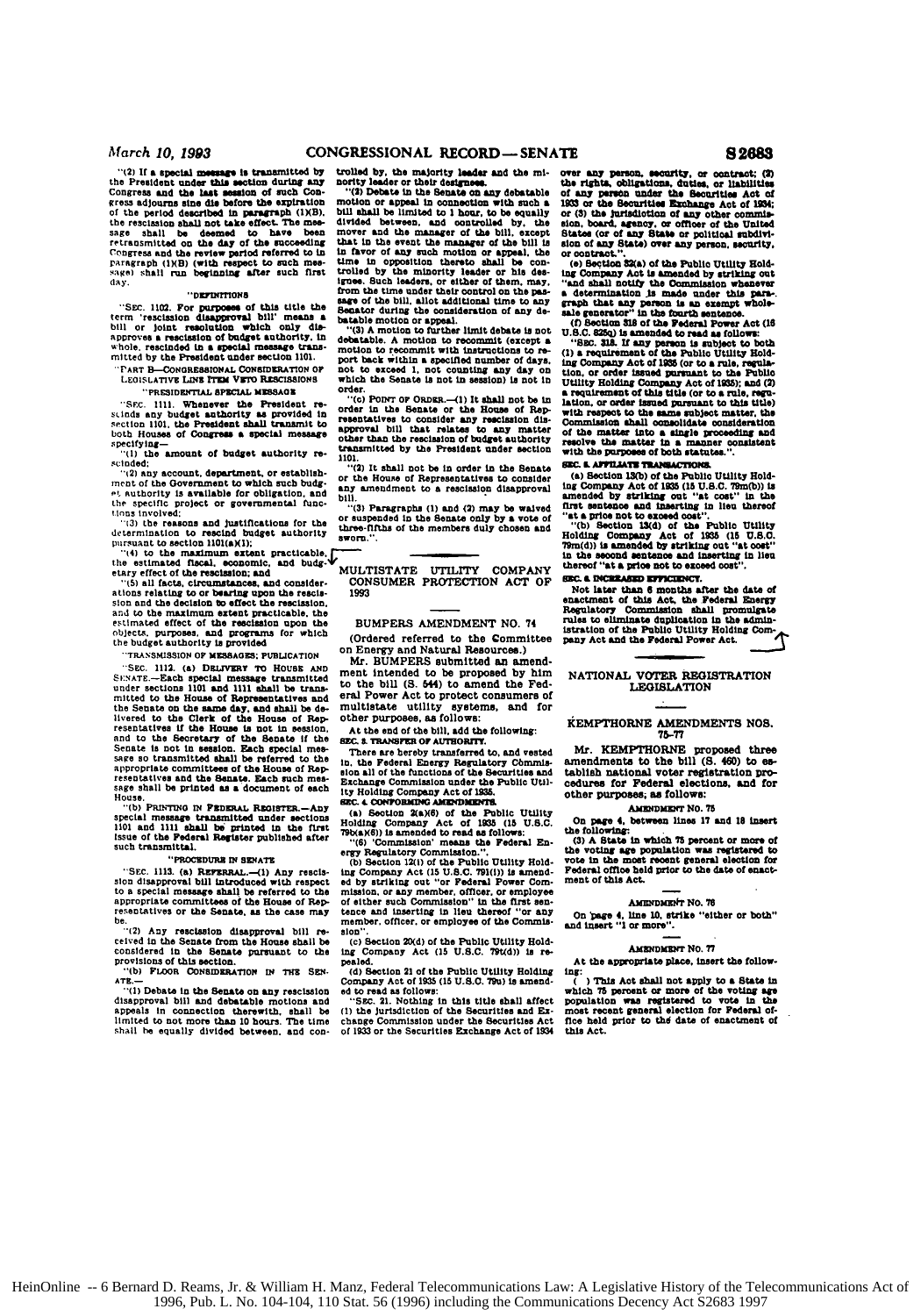$\bar{z}$  $\bar{\mathcal{A}}$  $\ddot{\phantom{a}}$  $\ddot{\phantom{1}}$  $\sim$   $\sim$ 

 $\hat{\boldsymbol{\beta}}$ 

 $\sim$   $\sim$ 

 $\bar{z}$ 

 $\bar{z}$ 

 $\mathcal{L}$ 

 $\bar{a}$ 

 $\overline{\phantom{a}}$ 

 $\bar{z}$ 

 $\mathcal{O}(\mathcal{O}(\log n))$  .

 $\overline{\phantom{a}}$  $\bar{z}$  $\sim$  $\bar{\mathcal{A}}$ 

 $\bar{z}$ 

 $\sim 1$ 

HeinOnline -- 6 Bernard D. Reams, Jr. & William H. Manz, Federal Telecommunications Law: A Legislative History of the Telecommunications Act of 1996, Pub. L. No. 104-104, 110 Stat. 56 (1996) including the Communications Decency Act [lxxvii] 1997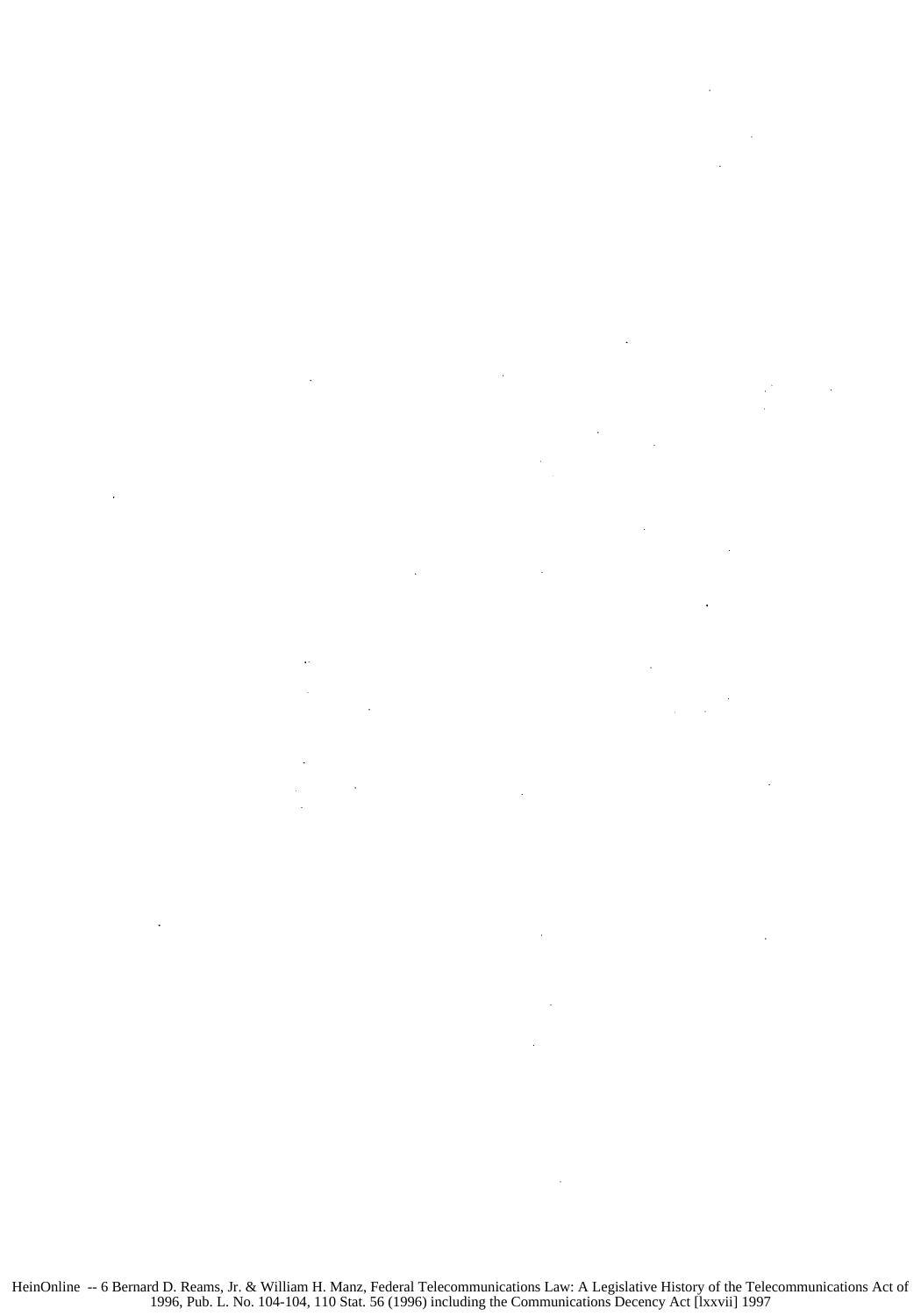# Document No. 141